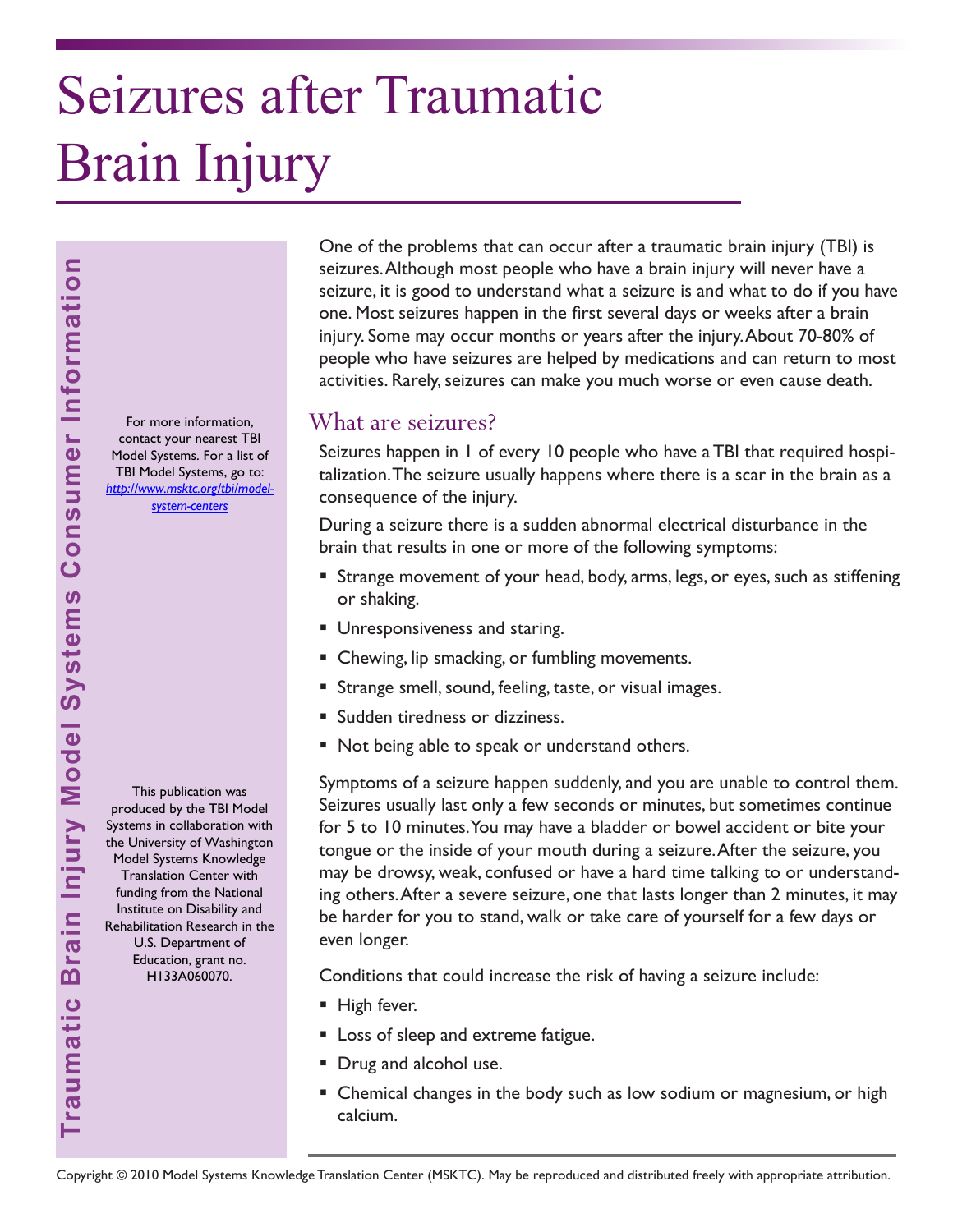# Seizures and TBI

- Early post-traumatic seizures: A seizure in the first week after a brain injury is called an early post-traumatic seizure. About 25% of people who have an early post-traumatic seizure will have another seizure months or years later.
- **Late post-traumatic seizures: A seizure more** than seven days after a brain injury is called a late post-traumatic seizure. About 80% of people who have a late post-traumatic seizure will have another seizure (epilepsy).
- **Epilepsy: Having more than one seizure is called** epilepsy. More than half the people with epilepsy will have this problem for their whole lives.

The cause of your brain injury can help doctors figure out how likely you are to have seizures.

- 65% of people with brain injuries caused by bullet wounds have seizures.
- 20% of people with 'closed head injuries' that cause bleeding between the brain and the skull experience seizures. A 'closed head injury' means the skull and brain contents were not penetrated in the injury.
- Over 35% of people who need 2 or more brain surgeries after a brain injury experience late post-traumatic seizures.
- **D** Over 25% of people with bleeding on both sides of the brain, or who have a blood clot that must be removed by surgery, experience late post-traumatic seizures.

### Medications to treat seizures

Medications that are used to control seizures are called antiepileptic drugs (AEDs). These drugs may be used for other problems, such as chronic pain, restlessness, or mood instability. You and your doctor will decide on which drug to use based on your type of seizures, your age, how healthy you are, and if you get any side effects from the medications. Side effects of AEDs usually improve after you've been taking the medication for 3-5 days.

Some common side effects of AEDs are:

- **Sleepiness or fatigue.**
- Worsening of balance.
- **E** Lightheadedness or dizziness.
- **Trembling.**
- Double vision.
- Confusion.

Blood tests may be needed to make sure you are getting enough of the medication and to make sure the drug isn't causing other problems. Although these drugs rarely cause birth defects in newborns, tell your doctor if you are pregnant or may become pregnant.

Sometimes your doctor will prescribe two or more of these medications to stop your seizures. Some common AEDs are:

- **Carbamazepine (also known as Tegretol).**
- **Lamotrigine (also known as Lamictal).**
- Levitiracetam (also known as Keppra).
- Gabapentin (also known as Neurontin).
- **Oxcarbazepine (also known as Trileptal).**
- **Phenobarbital.**
- **Phenytoin/ fosphenytoin (also known as Dilan**tin).
- **Pregabalain (also known as Lyrica).**
- **Topiramate (also known as Topamax).**
- Valproic acid or valproate (also known as Depakene or Depakote).
- **EXECONEGIST 2018** Zonegran).

# What if the medications do not work?

If your seizures continue even after trying medications, your doctor may refer you to a comprehensive Epilepsy Center for more tests and to be seen by special seizure doctors called epileptologists or neurologists specializing in epilepsy. At the comprehensive Epilepsy Center the doctors may do brain wave tests and take a video of you during one of your seizures to help figure out what is causing the problems. This may help your doctor decide what drug will work best, and to see if other types of treatment will help with the problems you are having.

The websites of the Epilepsy Foundation of America (www.efa.org)or the American Epilepsy Society (www.aesnet.org) can tell you about the nearest comprehensive Epilepsy Center.